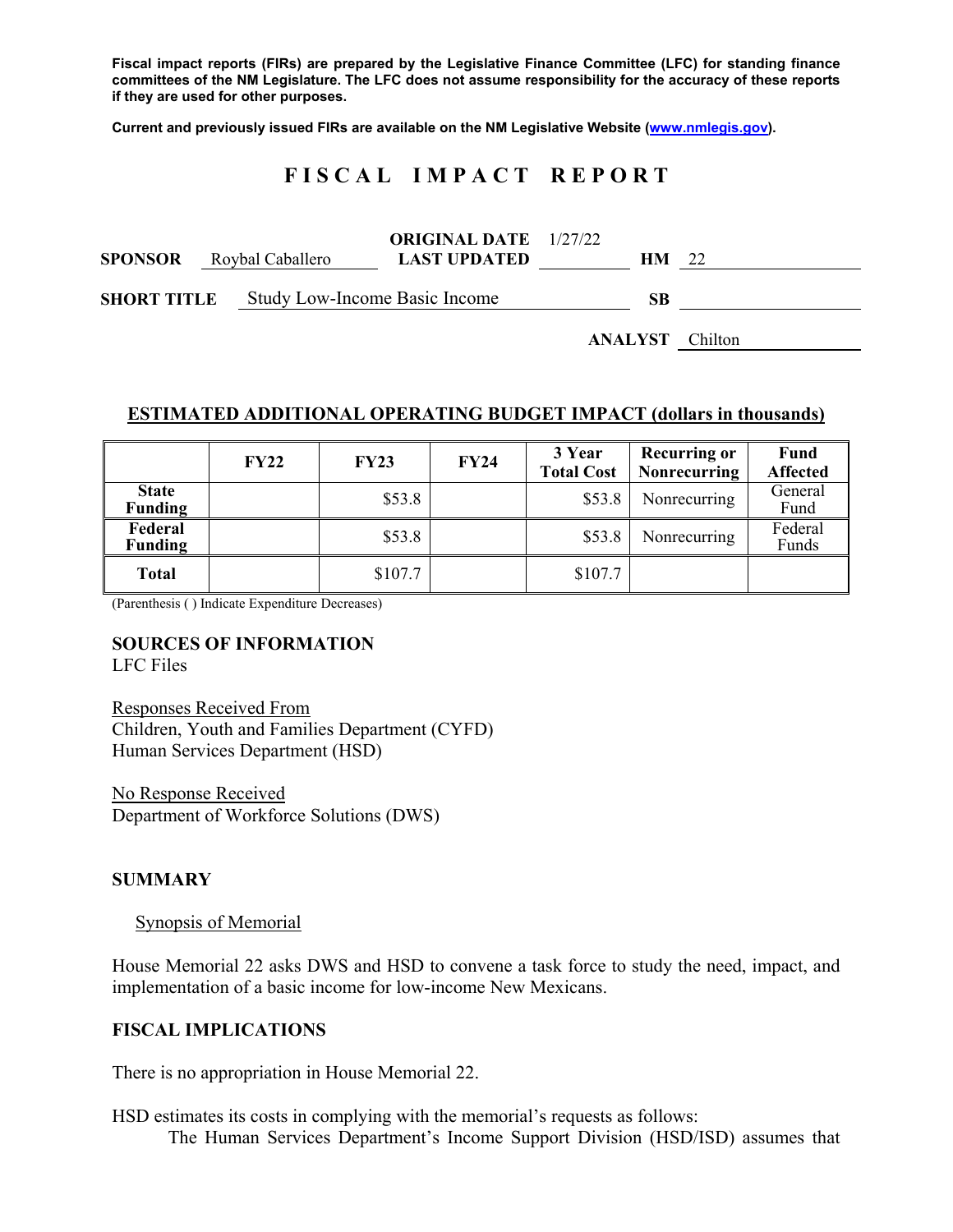### **House Memorial 22 – Page 2**

the task force created by HM22 would require dedicated staff time from the HSD/ISD to participate. HSD/ISD estimates its cost as follows: The estimated additional budget impact shown in the table above is for 0.25 FTE of 5 different types of HSD staff (an Economist-Advanced, a Staff Manager, two Social & Community Coordinators and a Bureau Chief for a total cost of approximately \$107,700.00.

## **SIGNIFICANT ISSUES**

The memorial documents the following in support of its request for a study of a basic income for low-income New Mexicans:

- 1. New Mexico has the second highest prevalence of poverty in the nation, and almost onefourth of all New Mexico children live below the poverty level.
- 2. New Mexico has a high unemployment rate, cited as 7.2 percent in September 2021, and recently updated to 5.8 percent by DWS.
- 3. Almost thirty percent of New Mexicans are in jobs paying less than the federal poverty level
- 4. Numerous cities and countries have instituted universal basic incomes for their residents, as has the Choctaw Nation. The cities of Las Cruces and Santa Fe are among those considering a basic income for their residents. Studies have shown that basic income programs improve well-being and result in increase, not a decrease, in employment.

The memorial defines "universal basic income" as a payment from government to each citizen.

In an article on a Universal Basic Income from the University of North Carolina (https://college.unc.edu/2021/03/universal-basic-income/), the following points were made:

- Universal basic income is a regular cash payment by the government that is given on a monthly or annual basis. It's unconditional in several respects. In contrast to many other welfare programs that you only get when you prove your willingness to work, a UBI would be unconditional in that respect. It would also be unconditional on what money you make, what you have in general and on what contribution you made to finance the UBI. Finally, it would be unconditional on your family situation, on whether you're married or not.
- UBI is probably best conceived as a floor to stand on, not as a safety net. A safety net is only meant to catch you when you need it, which requires some institution to test whether you really need it, and that opens up all these worries about paternalism, bureaucracy and so on, whereas the UBI would be a floor to stand on for everybody.
- UBI is a platform to stand on and to build a life on. But it's not something that's going to allow you to live a great life. The sort of numbers that we're talking about are, at most, \$1,000 a month per person. People will still have a strong motivation to work.

In an LFC study from October 2021, the conclusion was "LFC staff found that more research is needed regarding guaranteed income as the effects of these limited pilots has been mixed. For instance, research shows that while there are likely positive social effects from a guaranteed income, the effects on the labor market and earnings for is uncertain. Additionally, nationally there are a number of pilots targeting different populations, and it is uncertain which population will benefit the most from a guaranteed income."